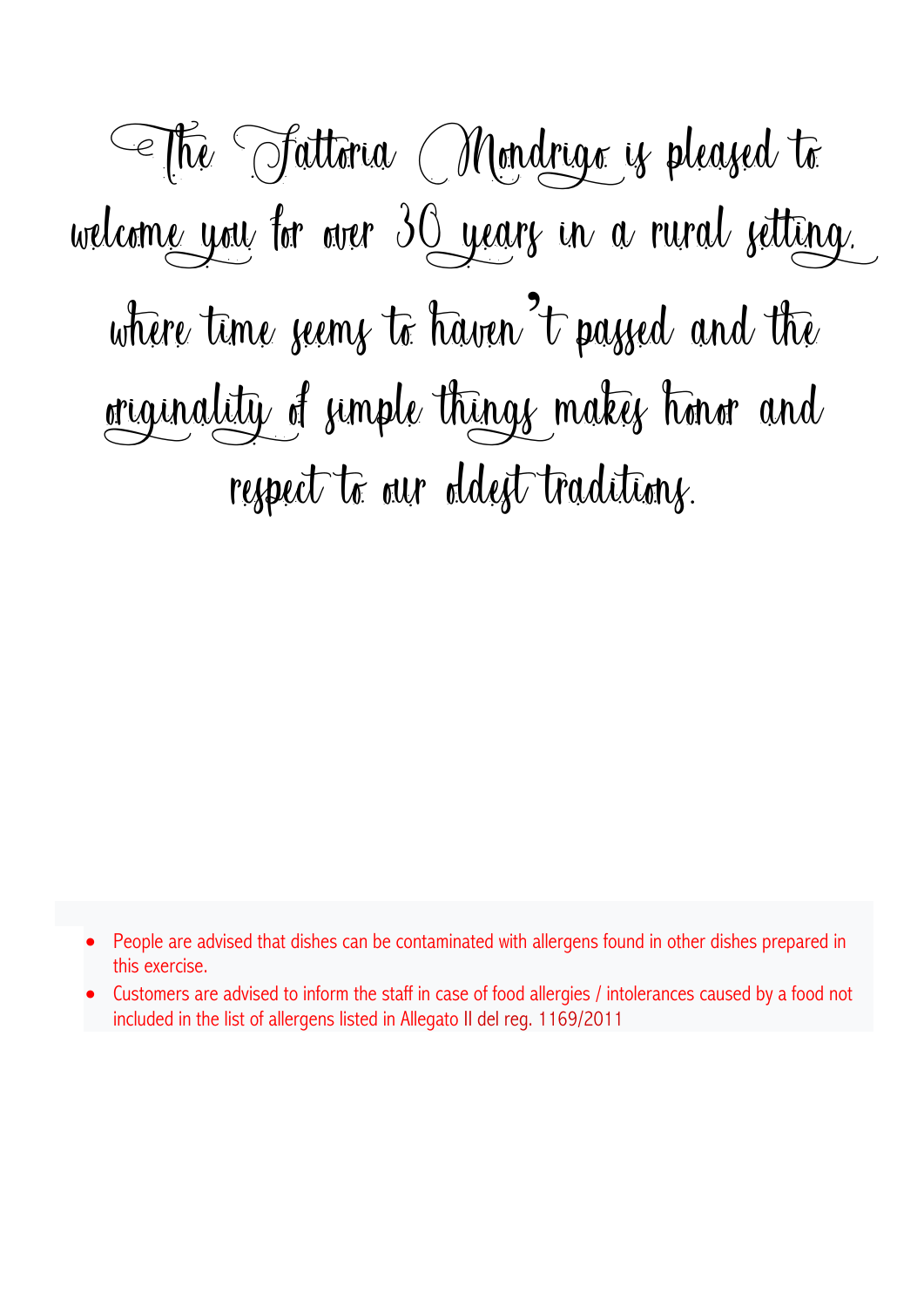# APPETIZER

| <b>Mixed Crostini</b>                                         | Euro $4,00$       |
|---------------------------------------------------------------|-------------------|
| Piadina with sliced meat of the farmer                        | <b>Euro 7,00</b>  |
| Assorted cheeses with honey and jams                          | <b>Euro 7,00</b>  |
| <b>Tripe Garibaldina</b><br>with chickpeas, beans and lentils | <b>Euro 7,00</b>  |
| Carpaccio of "Carne salada"<br>with pomegranate               | <b>Euro</b> 10,00 |

Cover Euro 1,50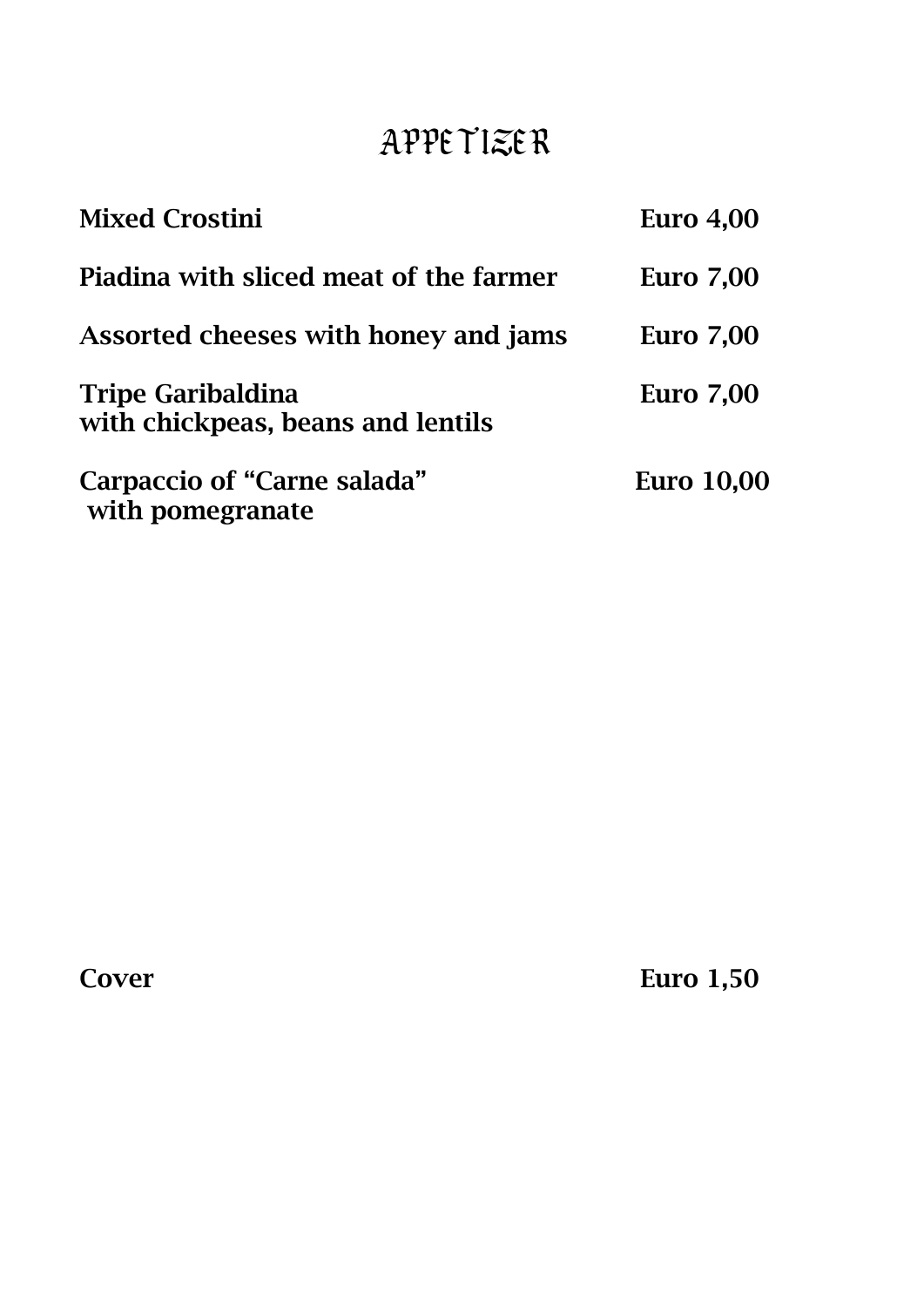# THRADITHIONALI FIRST COURSES

| Passatelli with fondue and truffle                                                    | <b>Euro</b> 10,00 |
|---------------------------------------------------------------------------------------|-------------------|
| Pappardelle with white boar ragù                                                      | <b>Euro 8,00</b>  |
| <b>Tagliatelle del Fattore</b><br>(rabbit ragù with olives and peas)                  | <b>Euro 9,00</b>  |
| Mezzelune with flavoured butter<br>(stuffed with herbs, speck and sausage)            | <b>Euro 9,00</b>  |
| "Tortelloni Verdi"<br>(Cream, radicchio, walnuts and green pepper. Stuffed with meat) | <b>Euro</b> 10,00 |
| Gnocchi with duck ragù                                                                | <b>Euro 8,00</b>  |

### WINTER FIRST GOURSES

### Tagliatelle with mixed mushrooms Euro 10,00

Tagliolini with legumes and crispy jowl bacon Euro 8,00 (chickpeas, beans and lentils)

### SUMMER FIRST COURSES

Tagliatelle "Spring" Euro 9,00

(grilled aubergine, speck, rocket salad, tomato and parmesan)

Bis of first courses Euro 12,00 (minimum 3 person) if with stuffed pasta  $+2$  Euro for person Tris of first courses Tris by Euro 13,00 (minimum 4 person) if with stuffed pasta  $+2$  Euro for person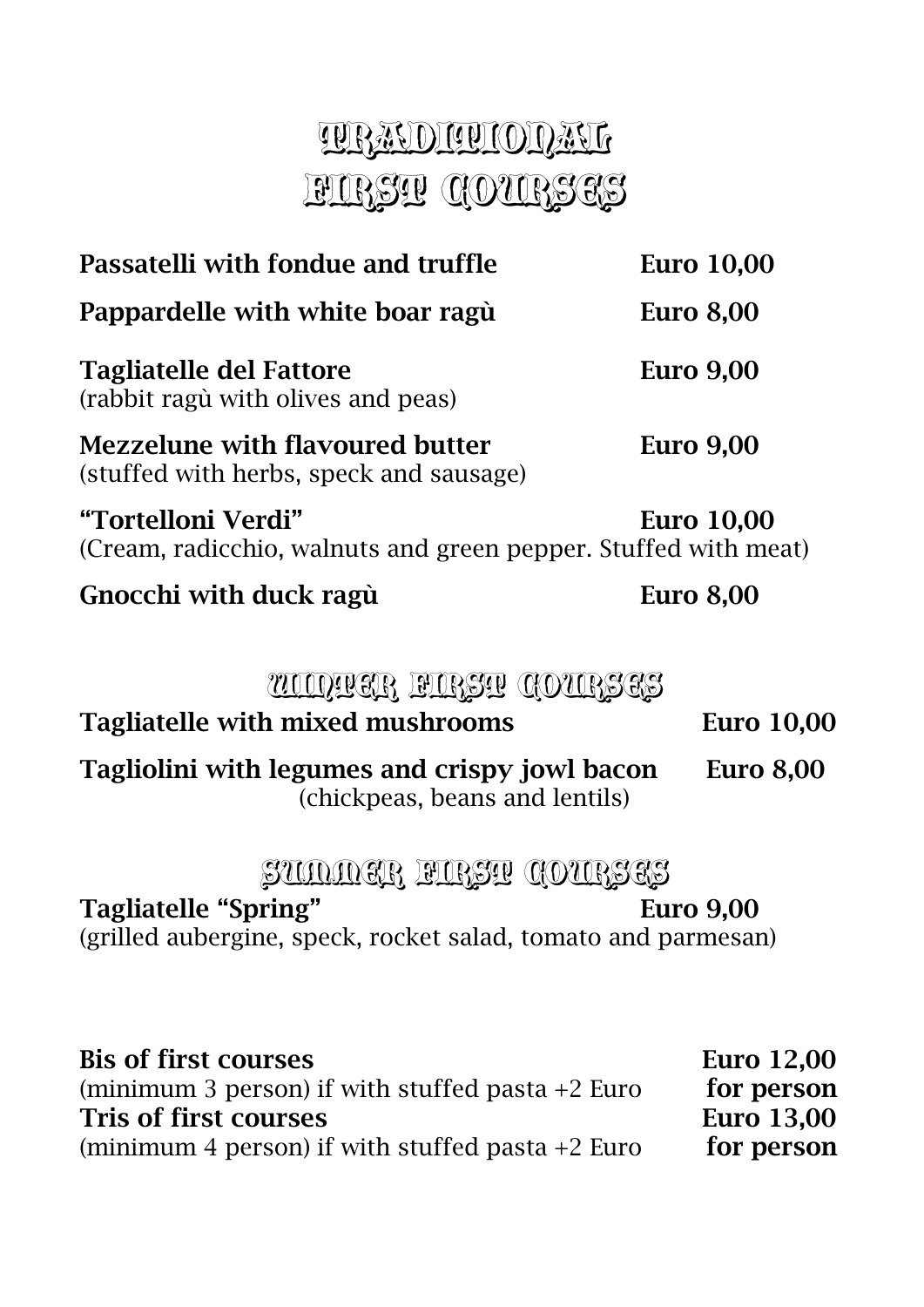# SECONDI

After having cooked many types of meat, I have come to offer you this selection which doesn't have the zero kilometer target. Our meats could be fat, so if you prefer very lean meats you can always notify the staff. Sliced Beef of Scottona with bone Euro 42,00 al kg (Particularly tender cut of meat despite the few days of aging. Scottona is an 18-24 month old female who has given birth only once. Excellent in this meat is the quality / price ratio) Tomahawk (Piemontese) Euro 45,00 al kg Entre-cote of Bison 300/350g (Canada) Euro 35,00 Sliced Beef of Giovenca with bone Euro 47,00 al kg Fiorentina of Giovenca Euro 50,00 al kg (Young cow bred in Piemonte with 40/60 days of maturation. Meat with a significant percentage of fat) Scamone of Giovenca **Euro 60,00** al kg (Meat with 70 days of maturation) Sliced Angus Beef without bone (Uruguay) Euro 60,00 al kg Minimum size 400 g Flank Steak of Angus (Canada) Euro 55,00 al kg Minimum size 400 g

## Picanha of Angus cooked at low temperature (Canada) Euro 55,00 al kg

Minimum size 400 g

(It is a typical cut of Brazilian cuisine and corresponds to the "codon of beef" or "tip of undertone". On one of the two sides of this particular meat there is a characteristic layer of fat, with a strong and tasty flavor)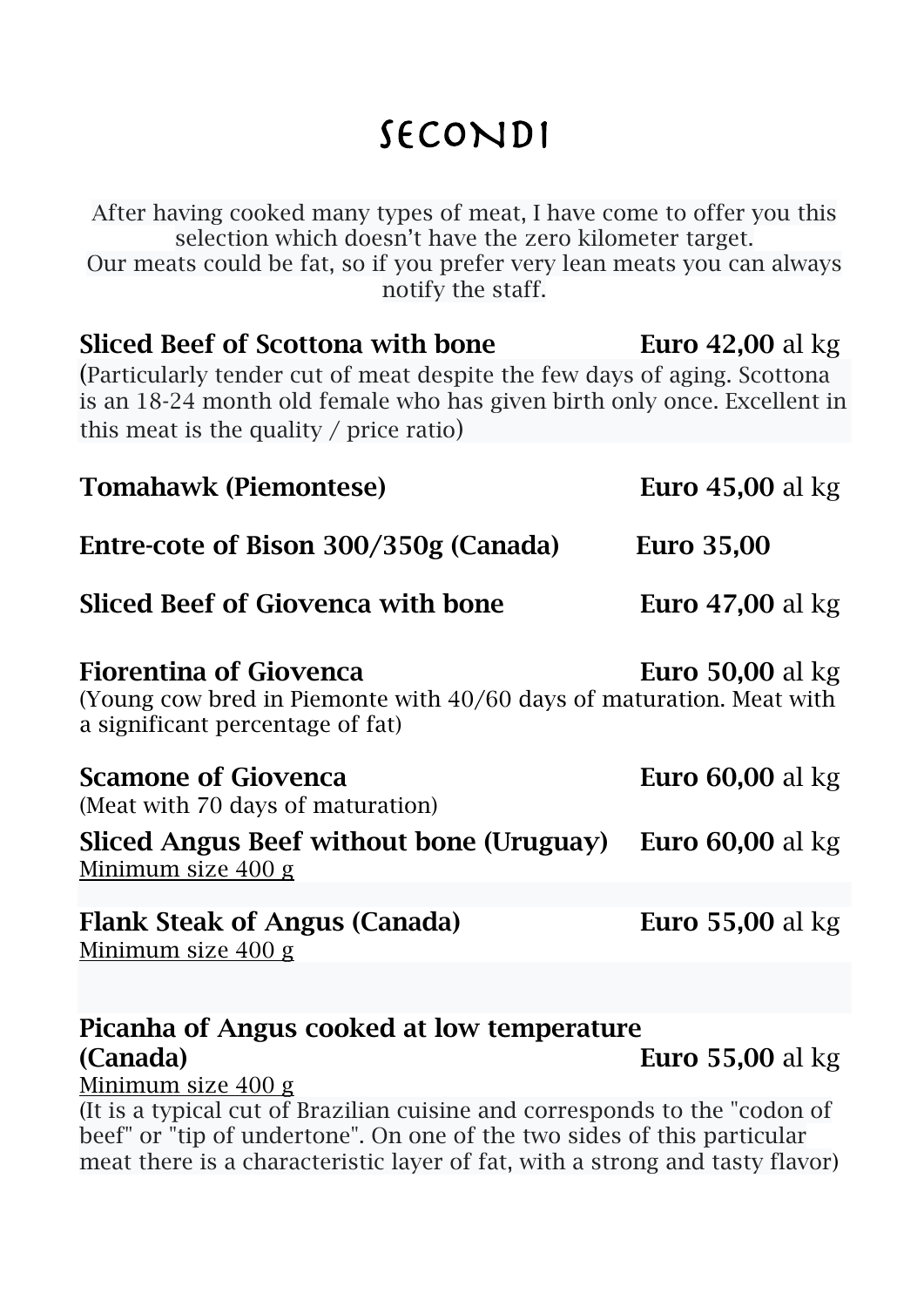Sliced Beef is served with, optionally:

- *-* Assorted sauces (balsamic vinegar and honey, fondue and truffle, spicy vegetables)
- *-* Coarse salt and rosemary
- *-* Onion and radicchio
- *-* Rocket, tomatoes and parmesan
- *-* Porcini mushrooms and truffles (surcharge of 2 euros on the price)

**Grilled Filet Mignon** with assorted sauces  $(300 \text{ g})$  **Euro 25,00** 

### Italian "Porchetta" Euro 15,00 With crunchy crust

(wild pig reared in Lituania and fed with acorns and plant. Certified Lem s.p.a.)

### Pork Chop Euro 15,00 With salt and rosemary

(wild pig reared in Lituania and fed with acorns and plant. Certified Lem s.p.a.)

### Grilled Ribs and Pork Sausages Euro 12.00

(3 ribs 3 sausages)

### Factor's Rabbit **Euro** 12,00

(with tomato, aromatic herbs, olives and hot pepper)

### Roasted goat **Euro** 15,00

(with myrtle, wild fennel, olives and seasonal vegetables)

### Cockerel Euro 12,00

(Breaded fried in the oven with barbeque sauce)

## ed donkey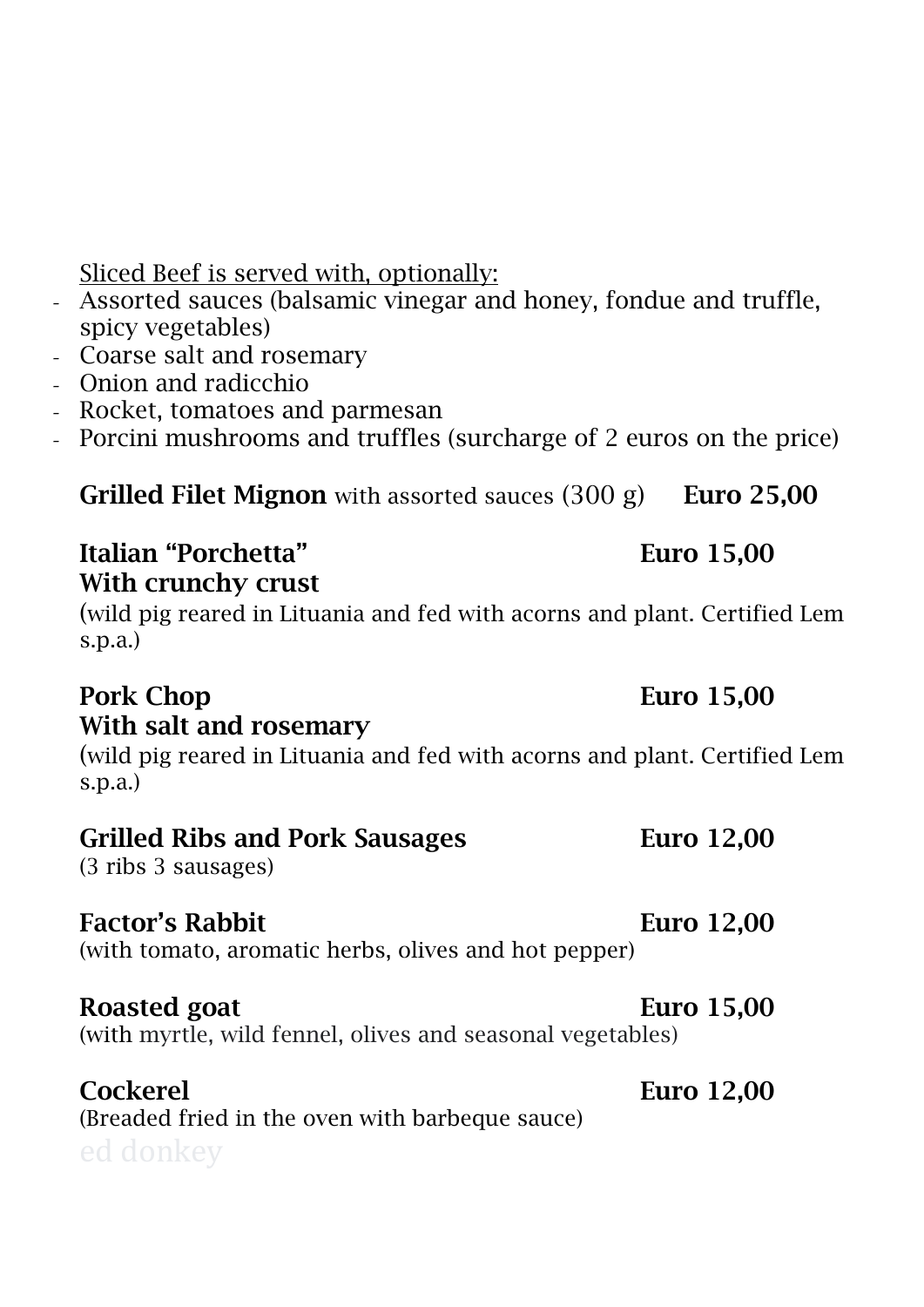| <b>Braised donkey</b><br>(Very tender meat with long cooking) | <b>Euro</b> 12,00 |
|---------------------------------------------------------------|-------------------|
| Tripe Garibaldina<br>(with chickpeas, beans and lentils)      | <b>Euro</b> 12,00 |
| Piadina with sliced meat of the farmer<br>and cheeses         | <b>Euro</b> 11,00 |
| <b>SIDE DISH</b>                                              |                   |
| <b>Baked Potatoes with crumbled bread</b>                     | Euro $4,00$       |
| <b>Field Grass or Chicory</b>                                 | <b>Euro</b> 4,00  |
| <b>Mixed Salad</b>                                            | Euro $4,00$       |
| Green Salad                                                   | <b>Euro</b> 3,00  |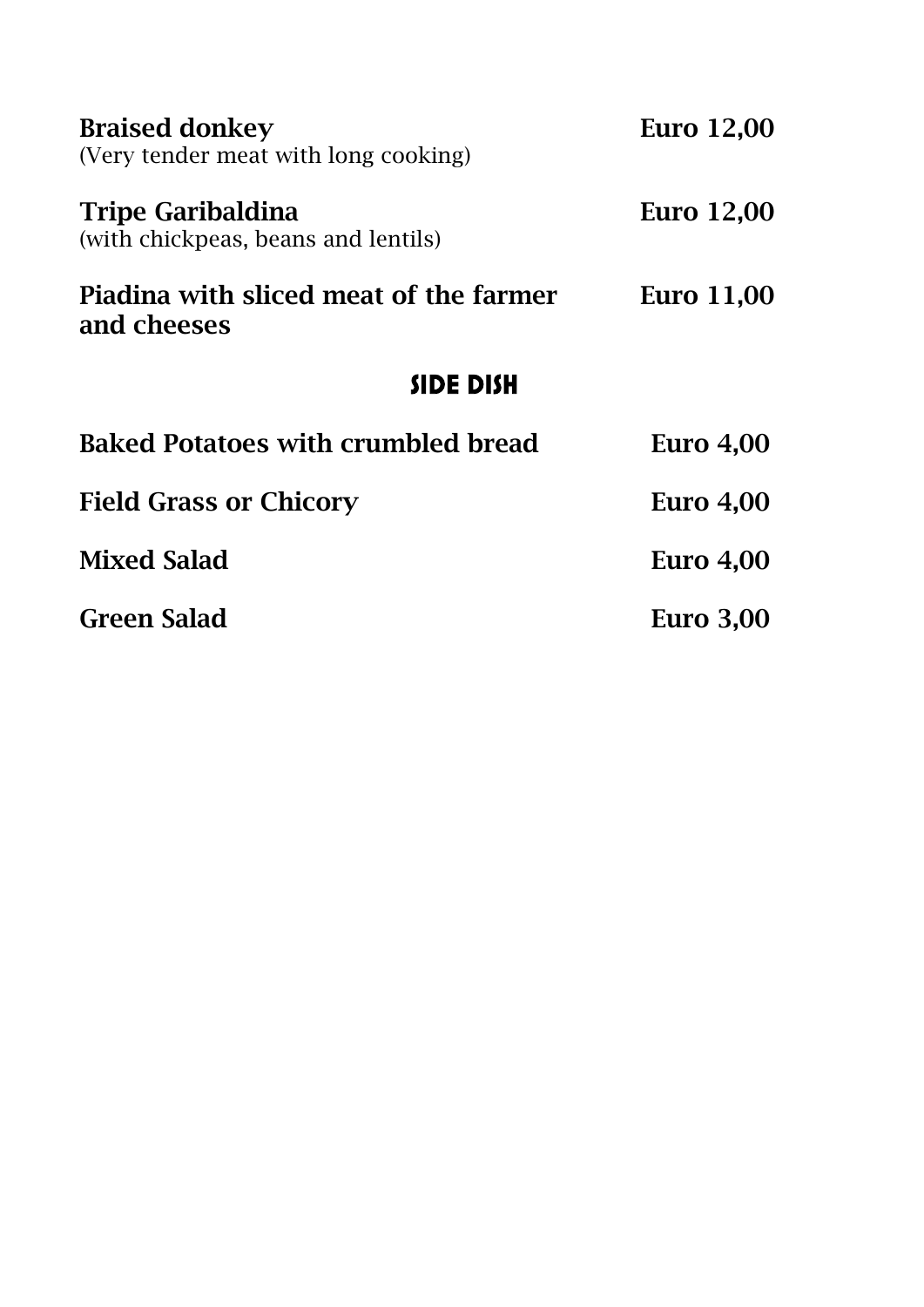# PIZZA

## TRADITIONAL PIZZA

| Fornarina                                                            | <b>Euro</b> 4,00 |
|----------------------------------------------------------------------|------------------|
| (oil and rosemary)                                                   |                  |
| <b>Margherita</b>                                                    | <b>Euro 7,00</b> |
| (tomato sauce, mozzarella and origano)                               |                  |
| <b>Biancaneve</b>                                                    | <b>Euro</b> 7,00 |
| (mozzarella and origano)                                             |                  |
| <b>Napoli</b>                                                        | <b>Euro 8,00</b> |
| (tomato sauce, mozzarella, anchovy, origano and capers)              |                  |
| Romana                                                               | <b>Euro 8,50</b> |
| (napoli with marinated olives)                                       |                  |
| Prosciutto e funghi                                                  | <b>Euro 8,50</b> |
| (tomato sauce, mozzarella, mushrooms and ham)                        |                  |
| Funghi e salsiccia                                                   | <b>Euro 8,50</b> |
| (tomato sauce, mozzarella, mushrooms and sausage)                    |                  |
| 4 stagioni                                                           | <b>Euro 8,50</b> |
| (tomato sauce, mozzarella, mushrooms, baked ham, olives, artichokes) |                  |
| <b>Capricciosa</b>                                                   | <b>Euro 8,50</b> |
| (tomato sauce, mozzarella, mushrooms, baked ham, olives, artichokes) |                  |
| Rossini                                                              | <b>Euro 8,50</b> |
| (tomato sauce, mozzarella, boiled egg and mayonnaise)                |                  |
| <b>Diavola</b>                                                       | <b>Euro</b> 8,50 |
| (tomato sauce, mozzarella, spicy salami)                             |                  |
| Tonno e Cipolla                                                      | <b>Euro 8,50</b> |
| (tomato sauce, mozzarella, tuna and onion)                           |                  |

## SPECIAL PIZZA

### Pizza "Mondrigo" euro 12,00

(mozzarella, fondue with truffles, porcini mushrooms, parmesan and antruffle flakes)

### Pizza al carpaccio Euro 13,00

(mozzarella, carpaccio beef fillet (150 gr.), mushrooms, rocket, parmesan and Marcolini's oil)

### Autunno Euro 10,00

(mozzarella, sausage, ham and porcini)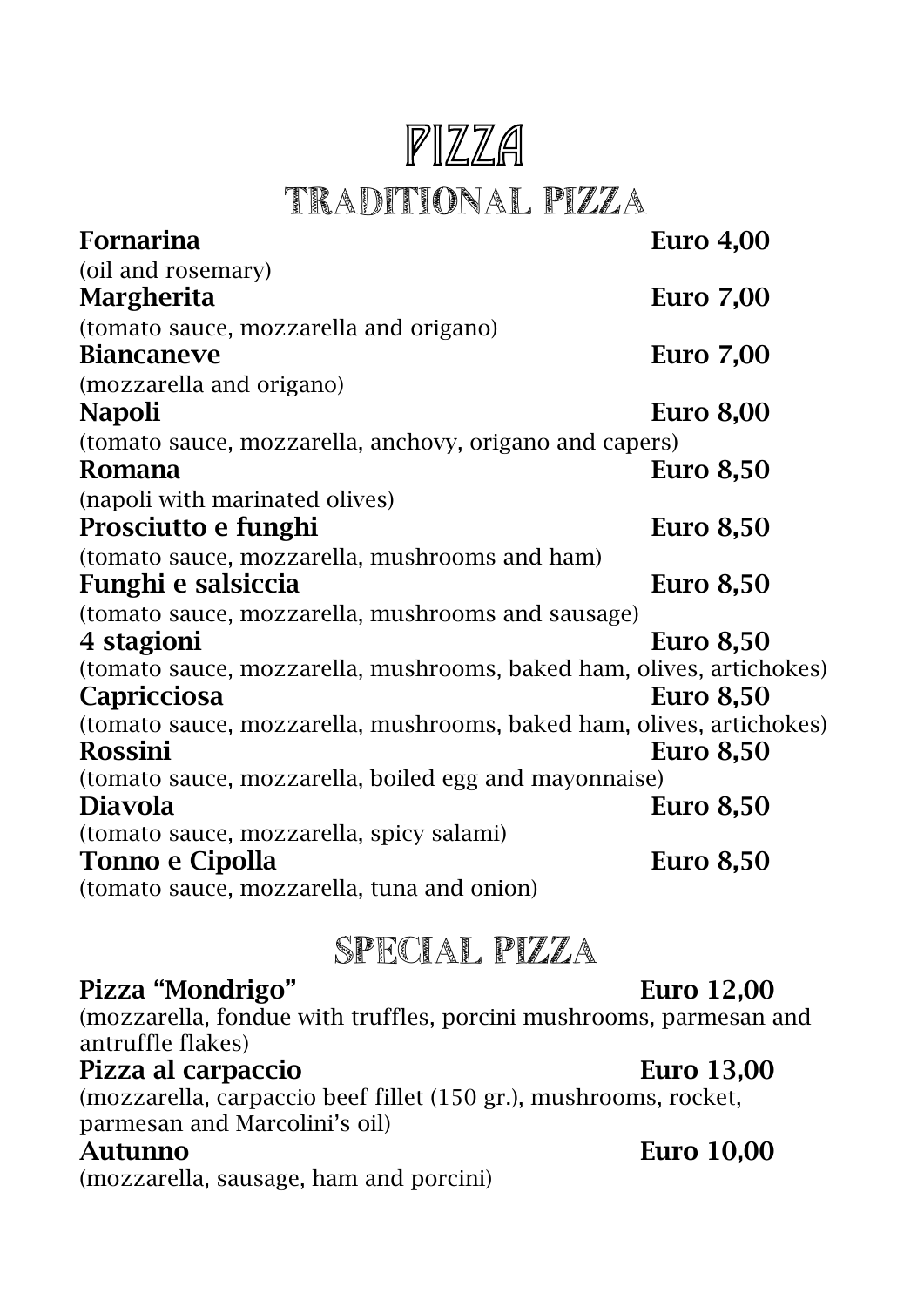| Prosciutto e caramelized onion<br>(mozzarella, tomato sauce on request, caramelized onions, rocket and<br>farmer's ham)<br>Pizza "Porchetta"(not always available)<br>(mozzarella, field grass, pork roast and Marcolini's oil) | <b>Euro</b> 10,00<br><b>Euro</b> 10,00 |  |
|---------------------------------------------------------------------------------------------------------------------------------------------------------------------------------------------------------------------------------|----------------------------------------|--|
| <b>Pizza Grilled vegetables</b><br>(mozzarella, grilled vegetables (aubergine, zucchini) rocket and<br>Marcolini's oil)                                                                                                         | <b>Euro</b> 10,00                      |  |
| DESSERT                                                                                                                                                                                                                         |                                        |  |
| <b>Assorted Treats of the House</b>                                                                                                                                                                                             | <b>Euro</b> 3,00                       |  |
| <b>Assorted Treats of the House with Vin Santo</b>                                                                                                                                                                              | Euro $4,00$                            |  |
| Hot Strudel and homemade ice cream                                                                                                                                                                                              | Euro $4,00$                            |  |
| Semifreddo with crumbled caramelized<br>almonds and caramel sauce                                                                                                                                                               | Euro $4,00$                            |  |
| <b>Puff Pastry Dough</b><br>- with Chantilly cream and seasonal fruits<br>(Chantilly creams is aromatized with cinnamon and lemon zest)<br>- with pistachio cream, chocolate drops<br>and pistachio grains                      | Euro $4,50$<br><b>Euro</b> 4,50        |  |
| <b>Tiramisù</b>                                                                                                                                                                                                                 | Euro $4,00$                            |  |
| Sorbetto                                                                                                                                                                                                                        | <b>Euro</b> 3,00                       |  |
| <b>Black or Withe Truffle</b>                                                                                                                                                                                                   | <b>Euro</b> 3,50                       |  |
| <b>BEER</b>                                                                                                                                                                                                                     |                                        |  |
| <b>Bottle:</b><br>Moretti 0,66 lt.<br>Paulaner 0,50 lt.<br>Handmade:                                                                                                                                                            | Euro $3,50$<br>Euro $4,00$             |  |
| <u>FLEA BLONDE ALE (cl. 0,75)</u>                                                                                                                                                                                               | Euro $8,00$                            |  |
| FLEA IMPERIAL RED ALE (cl. 0,75)<br><u>FLEA GOLDEN ALE (cl. 0,75)</u>                                                                                                                                                           | Euro $8,00$<br>Euro 8,00               |  |

 $\blacktriangleright$ 

 $\blacktriangleright$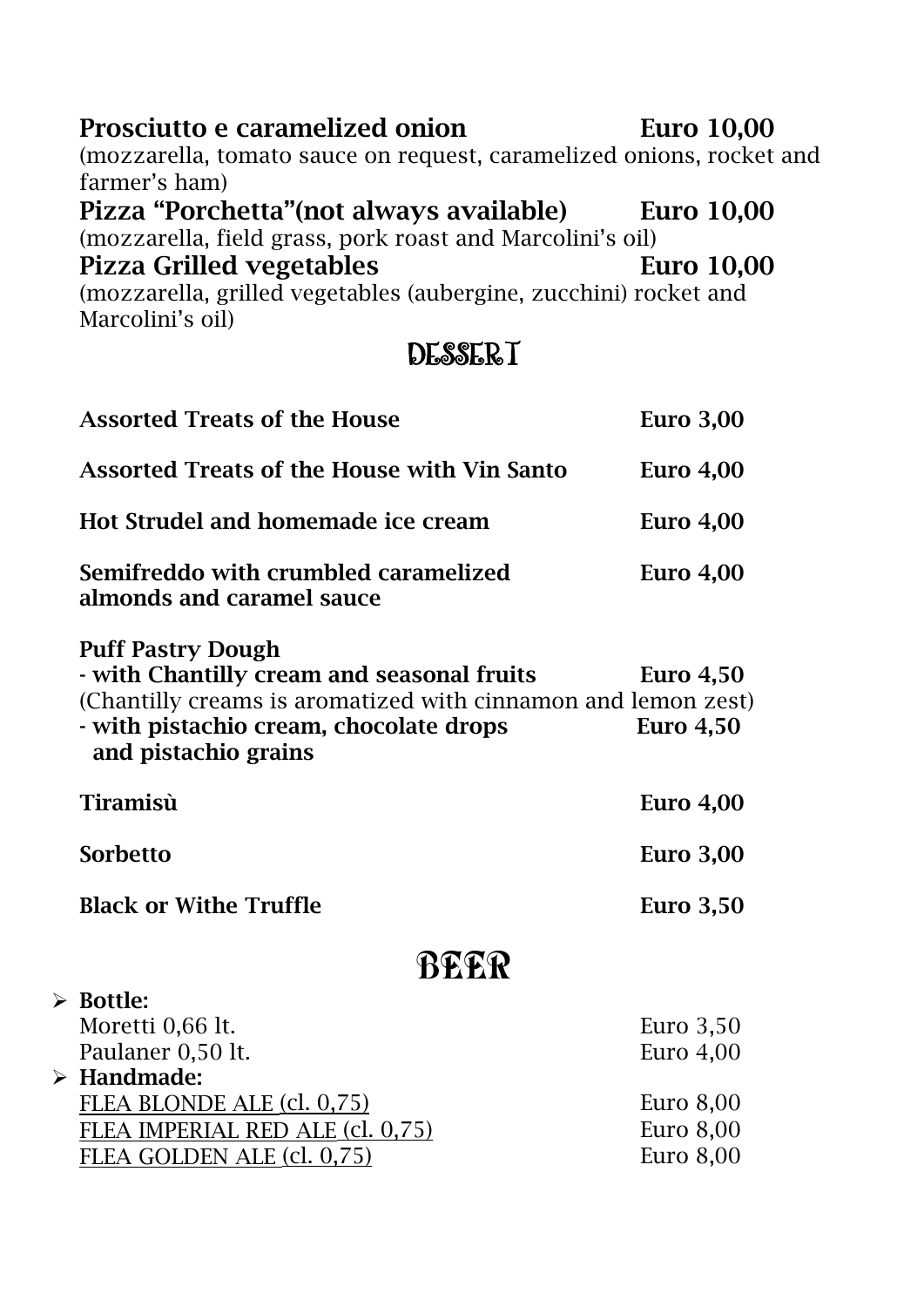## DRAFT BEER Zipfer

Medium Euro 4,00

Small Euro 2,50

# $\begin{tabular}{c} \hline 1 & It. \end{tabular} \begin{tabular}{l} \hline \end{tabular} \begin{tabular}{l} \hline \end{tabular} \begin{tabular}{l} \hline \end{tabular} \begin{tabular}{l} \hline \end{tabular} \end{tabular} \begin{tabular}{l} \hline \end{tabular} \begin{tabular}{l} \hline \end{tabular} \end{tabular} \begin{tabular}{l} \hline \end{tabular} \begin{tabular}{l} \hline \end{tabular} \end{tabular} \begin{tabular}{l} \hline \end{tabular} \begin{tabular}{l} \hline \end{tabular} \end{tabular} \begin{tab$

### RED WINE OF THE HOUSE

| Euro 2,00  |
|------------|
| Euro 4,00  |
| Euro 6,00  |
| Euro 8,00  |
| Euro 10,00 |
|            |
|            |
| Euro 8,00  |
|            |
| Euro 9,00  |
|            |
| Euro 12,00 |
|            |
| Euro 13,00 |
|            |
| Euro 14,00 |
|            |
| Euro 14,00 |
|            |
| Euro 14,00 |
|            |
| Euro 18,00 |
|            |
| Euro 18,00 |
|            |
| Euro 20,00 |
|            |
| Euro 22,00 |
|            |
| Euro 14,00 |
|            |
| Euro 35,00 |
|            |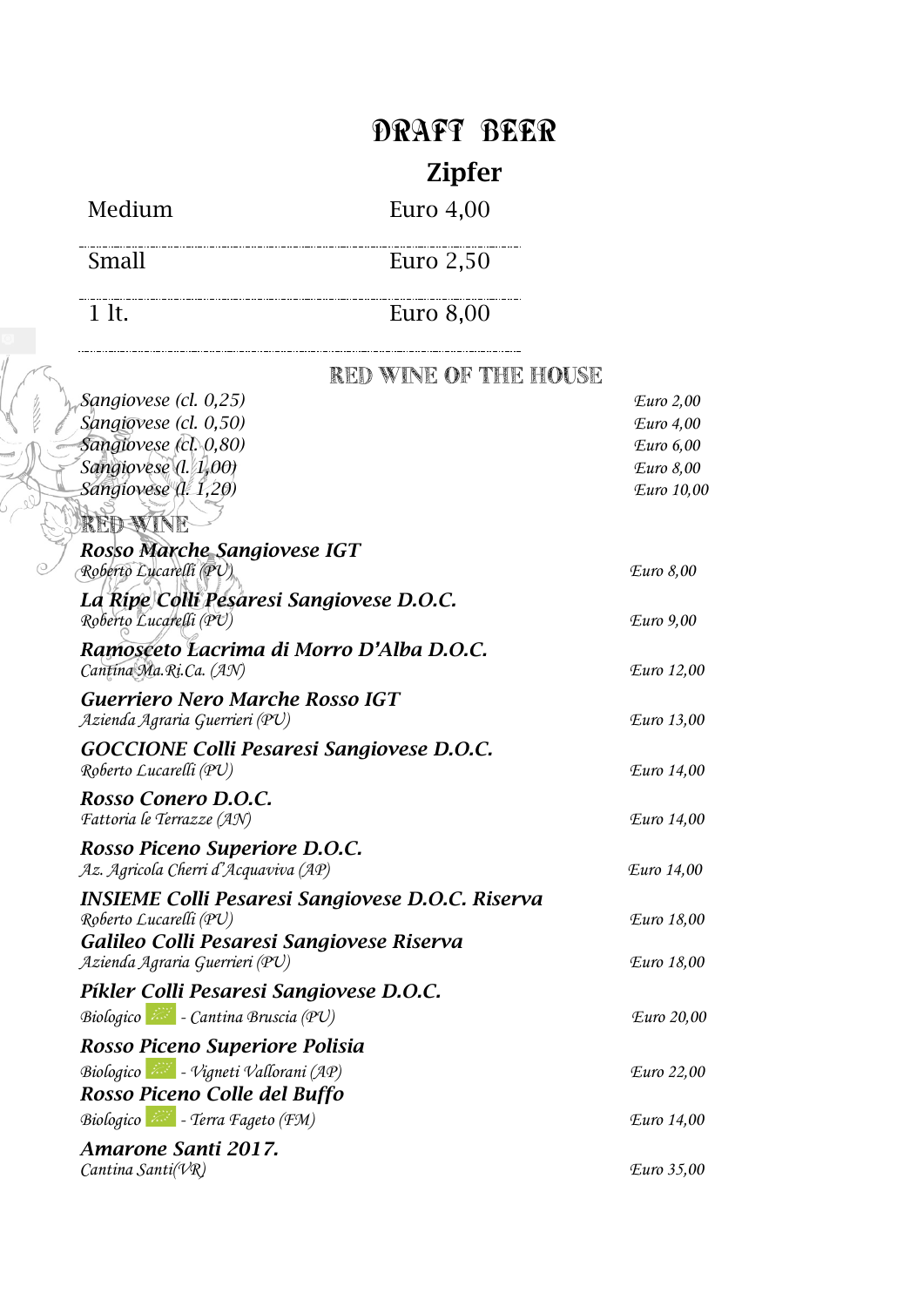### ROSE' SPARKLING WINE

### *Brù Rosé Spumante Rosato*

*Biologico - Cantina Bruscia (PU) Euro 13,00*



### WHITE WINE OF THE HOUSE

| Bianchello (cl. 0,25) | Euro 2.00  |
|-----------------------|------------|
| Bianchello (cl. 0,50) | Euro 4.00  |
| Bianchello (cl. 0,80) | Euro 6.00  |
| Bianchello (l. 1,00)  | Euro 8.00  |
| Bianchello (l. 1,20)  | Euro 10.00 |
|                       |            |

### WHITE WINE

| La Ripe Bianchello del Metauro D.O.C.<br>Roberto Lucarelli (PU)    | Euro 9,00         |
|--------------------------------------------------------------------|-------------------|
| Offida Passerina "Radiosa"<br>Az. Agricola Cherri d'Acquaviva (AP) | Euro 12,00        |
| Chardonnay Villa Angela Marche IGT<br>Velenosi (AN)                | Euro 13,00        |
| Rocho Bianchello del Metauro D.O.C.<br>Roberto Lucarelli (PU)      | Euro 14,00        |
| Vermentino di Gallura Superiore<br>Piero Mancini (OT)              | Euro 14,00        |
| Muller Thurgau IGT<br>H.Lun(BZ)                                    | Euro 12.00        |
| Gewurztraminer D.O.C.<br>H.Lun(BZ)                                 | <i>Euro</i> 15,00 |